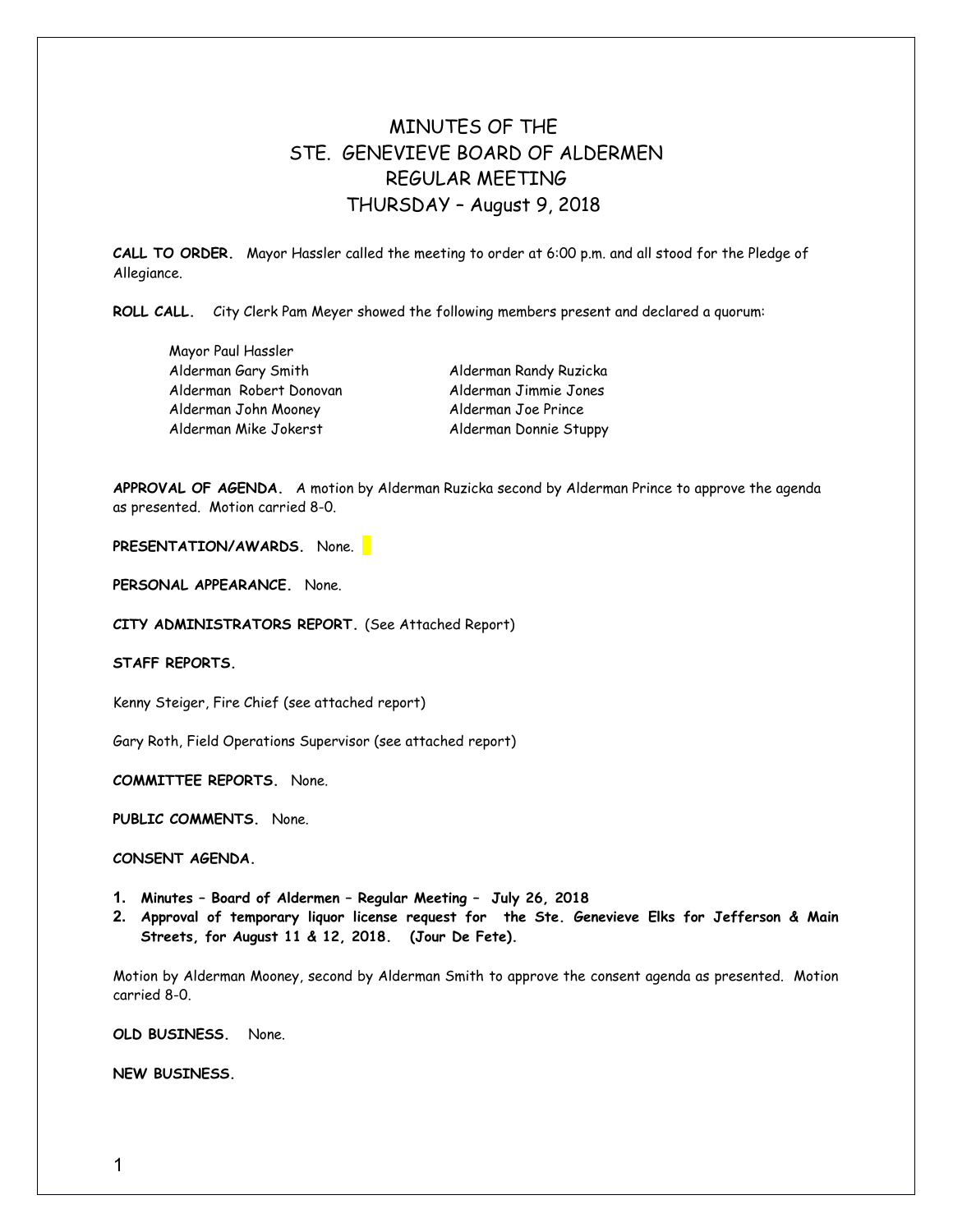**BILL NO. 4229. AN ORDINANCE APPROVING CHANGE ORDER NO. 1 TO THE CONTRACT WITH JOKERST, INC. TO ALLOW AN OVERLAY OF MARY ELLEN STREET AND PARK DRIVE IN AN AMOUNT NOT TO EXCEED \$63.63 PER TON. 1ST READING.** A motion by Alderman Donovan, second by Alderman Smith, Bill No. 4229 was placed on its first reading, read by title only, considered and passed by a 8- 0 vote of the Board of Alderman. A motion by Alderman Prince, second by Aldermen Mooney to proceed with the second and final reading of Bill No. 4229. Motion carried 8-0. A motion by Alderman Mooney, second by Alderman Donovan, Bill No. 4229 was placed on its second and final reading, read by title only, considered and passed by a roll call vote as follows: Ayes: Alderman Mike Jokerst, Alderman Randy Ruzicka, Alderman Joe Prince, Alderman Bob Donovan, Alderman Donnie Stuppy, Alderman John Mooney, Alderman Jimmie Jones and Alderman Gary Smith. Nays: None Motion carried 8-0. Thereupon Bill No. 4229 was declared Ordinance No. 4161 signed by the Mayor and attested by the City Clerk.

**BILL NO. 4230. AN ORDINANCE APPROVING A BUDGET AMENDMENT TO THE CITY OF STE. GENEVIEVE FISCAL YEAR 2018 BUDGET RELATING TO THE CAPITAL IMPROVEMENTS FUND #70.** 1st READING. **st READING.** A motion by Alderman Mooney, second by Alderman Smith, Bill No. 4230 was placed on its first reading, read by title only, considered and passed by an 8-0 vote of the Board of Alderman.

**BILL NO. 4231. AN ORDINANCE APPROVING A BUDGET AMENDMENT TO THE CITY OF STE. GENEVIEVE FISCAL YEAR 2018 BUDGET RELATING TO THE FEDERAL LEVEE FUND #45 AND CAPITAL IMPROVEMENTS FUND #70. 1ST READING.** A motion by Alderman Prince, second by Alderman Ruzicka, Bill No. 4231 was placed on its first reading, read by title only, considered and passed by an 8-0 vote of the Board of Alderman.

**BILL NO. 4232. AN ORDINANCE APPROVING A BUDGET AMENDMENT TO THE CITY OF STE. GENEVIEVE FISCAL YEAR 2018 BUDGET RELATING TO THE GENERAL FUND BUDGET #10, DEPARTMENT #16 POLICE. 1ST READING.** A motion by Alderman Smith second by Alderman Donovan, Bill No. 4232 was placed on its first reading, read by title only, considered and passed by an 8-0 vote of the Board of Alderman.

**BILL NO. 4233. AN ORDINANCE APPROVING A BUDGET AMENDMENT TO THE CITY OF STE. GENEVIEVE FISCAL YEAR 2018 BUDGET RELATING TO THE RURAL FIRE FUND BUDGET #60. 1ST READING.** A motion by Alderman Smith second by Alderman Donovan, Bill No. 4233 was placed on its first reading, read by title only, considered and passed by an 8-0 vote of the Board of Alderman.

**BILL NO. 4234. AN ORDINANCE APPROVING A BUDGET AMENDMENT TO THE CITY OF STE. GENEVIEVE FISCAL YEAR 2018 BUDGET RELATING TO THE TRANSPORTATION FUND BUDGET #21 AND DEBT SERVICE FUND #50. 1ST READING.** A motion by Alderman Prince, second by Alderman Jones, Bill No. 4234 was placed on its first reading, read by title only, considered and passed by an 8-0 vote of the Board of Alderman.

**BILL NO. 4235. AN ORDINANCE APPROVING A BUDGET AMENDMENT TO THE CITY OF STE. GENEVIEVE FISCAL YEAR 2018 BUDGET RELATING TO THE VALLE SPRINGS TIF FUND BUDGET #40 AND THE GENERAL FUND #10.** 1<sup>ST</sup> READING. A motion by Alderman Smith second by Alderman Jones, Bill No. 4235 was placed on its first reading, read by title only, considered and passed by an 8-0 vote of the Board of Alderman.

**BILL NO. 4236. AN ORDINANCE OF THE CITY OF STE. GENEVIEVE, MISSOURI AMENDING CHAPTER 706 WATER, SECTION 705.350 "FIRE HYDRANTS" SUBSECTION D. OF THE MUNICIPAL CODE AS SET FORTH BELOW. 1ST READING.** A motion by Alderman Smith second by Alderman Prince,